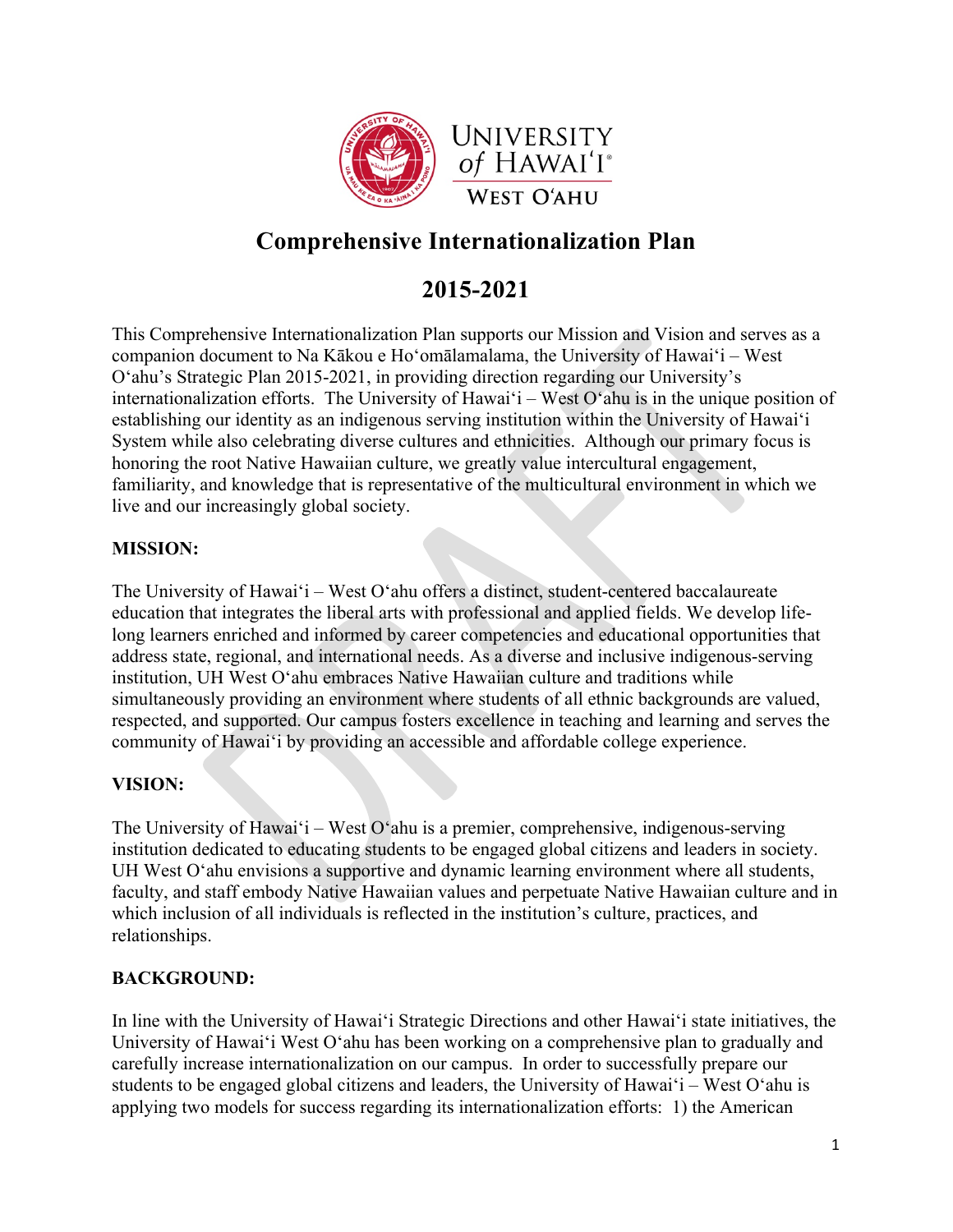Council on Education's Comprehensive Center for Internationalization and Global Engagement (CIGE) Model for Comprehensive Internationalization; and 2) the Culturally Engaging Campus Environments (CECE) Model of College Success. This Comprehensive Internationalization Plan integrates elements of each model in a way that responds to our distinctive campus and unique location. A very significant aspect of our particular University's opportunities regarding internationalization is the fact that we are located adjacent to Hawai'i Tokai International College.

## **DEFINITIONS:**

- International Extending beyond or across national boundaries
- Globalization Worldwide or global developments; adapting to a more interconnected and interdependent world
- Intercultural Diverse peoples and their cultures within an effective, supportive, and appropriate environment
- Internationalization Integration of international, intercultural, and global dimensions into policies and programs

# **CIGE Focus Area 1: Articulated Institutional Commitment**

- **Objective 1**: Increase support for internationalization efforts by establishing a campus-wide International Committee whose purpose is: 1) to serve as an informal advisory committee to senior administration, 2) a forum for discussion of internationalization issues and initiatives (Note: committee was established in Spring 2015 and has been meeting monthly during the academic year)
	- **Goal 1**: The Committee's main charge shall be to keep a pulse on international issues at the University of Hawai'i – West O'ahu and make recommendations and suggestions to senior administration
	- **Goal 2**: The Committee monitors and reports on progress of the Comprehensive Internationalization Plan
	- **Goal 3**: The Committee plans University of Hawai'i West O'ahu's activities for International Education Week to be held annually in November
	- **Goal 4**: The Committee encourages and supports student internationalization initiatives (e.g., student-led International Club and weekly International Coffee Hour)
- **Objective 2:** Establish ongoing strategic planning and assessments regarding internationalization initiatives to coincide with the University of Hawai'i – West O'ahu's strategic planning process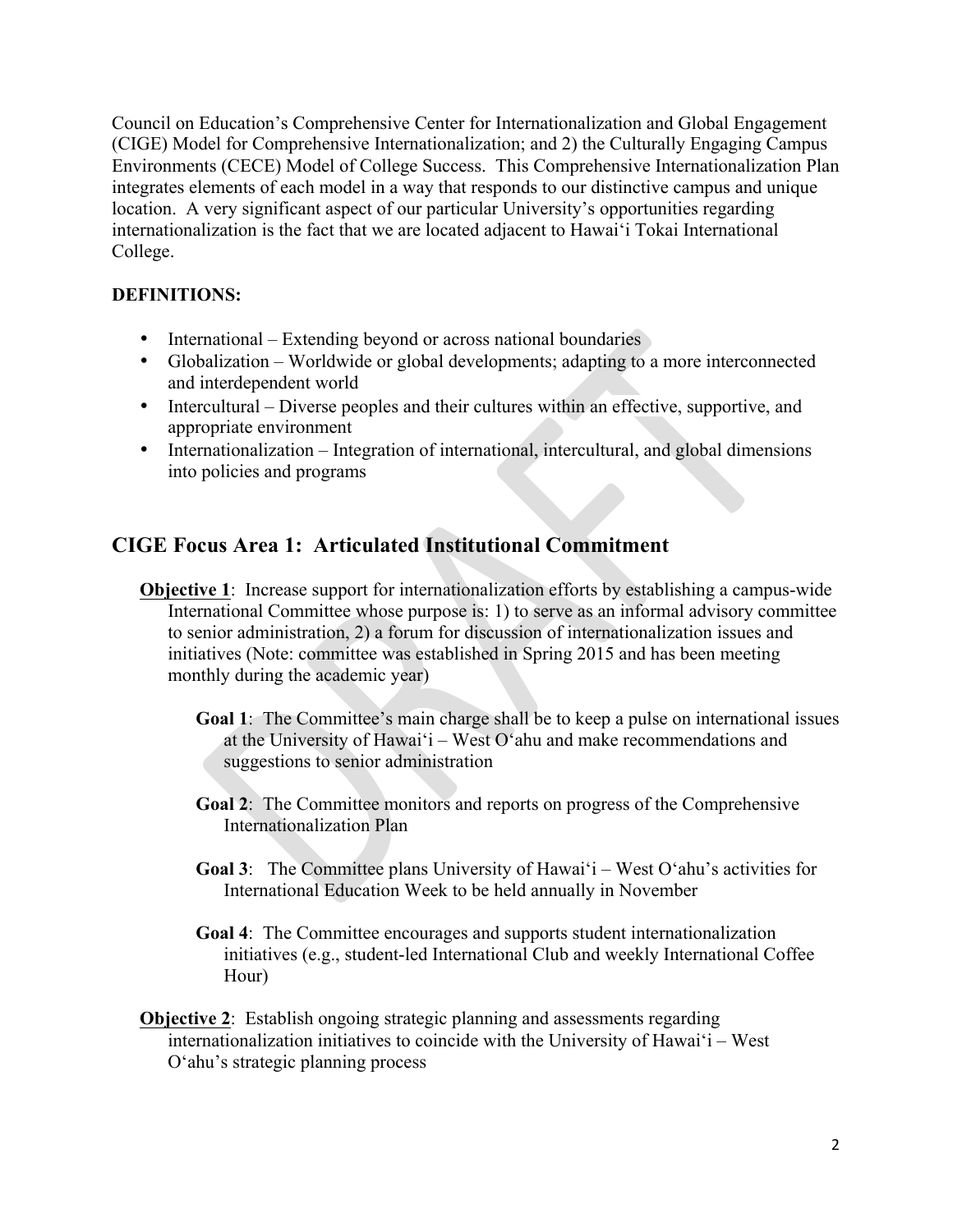- **Goal 1**: Report on Comprehensive Internationalization Plan progress at least annually in concert with the University's Strategic Plan progress
- **Goal 2**: Use assessments whenever possible to determine the effectiveness of internationalization programs and events, and report on those outcomes
- **Goal 3**: Align international strategic planning with future Institutional Strategic planning time frames
- **Goal 4:** Use results of the CECE student survey to establish a baseline and help set priorities regarding internationalization efforts

**Objective 3**: Increase opportunities for meaningful intercultural engagement on campus (CECE indicator)

- **Goal 1**: Increase academic and co-curricular opportunities for the University of Hawai'i – West O'ahu and Hawai'i Tokai International College students to participate in together
- **Goal 2**: Increase events focused on international and intercultural engagement
- **Goal 3**: Increase opportunities for community members to come to campus to share cultural knowledge and international experience with students, faculty and staff

## **CIGE Focus Area 2: Administrative Structure and Staffing**

- **Objective 1**: Establish positions (as funding allows), policies and procedures to advance UH West O'ahu's internationalization efforts in support of UH System and Hawai'i state initiatives
	- **Goal 1**: Create a dedicated position and hire a qualified person as Director of International Relations and Programs (Note: this was completed in Fall 2014)
	- **Goal 2**: Establish and publish policies and procedures related to international programming

**Goal 3**: Add more faculty and staff as needed as international programs and initiatives warrant additional support, and as funding allows (Note: a one-year parttime casual staff member was hired in August 2015)

**Objective 2**: Increase involvement of current staff and faculty in internationalization efforts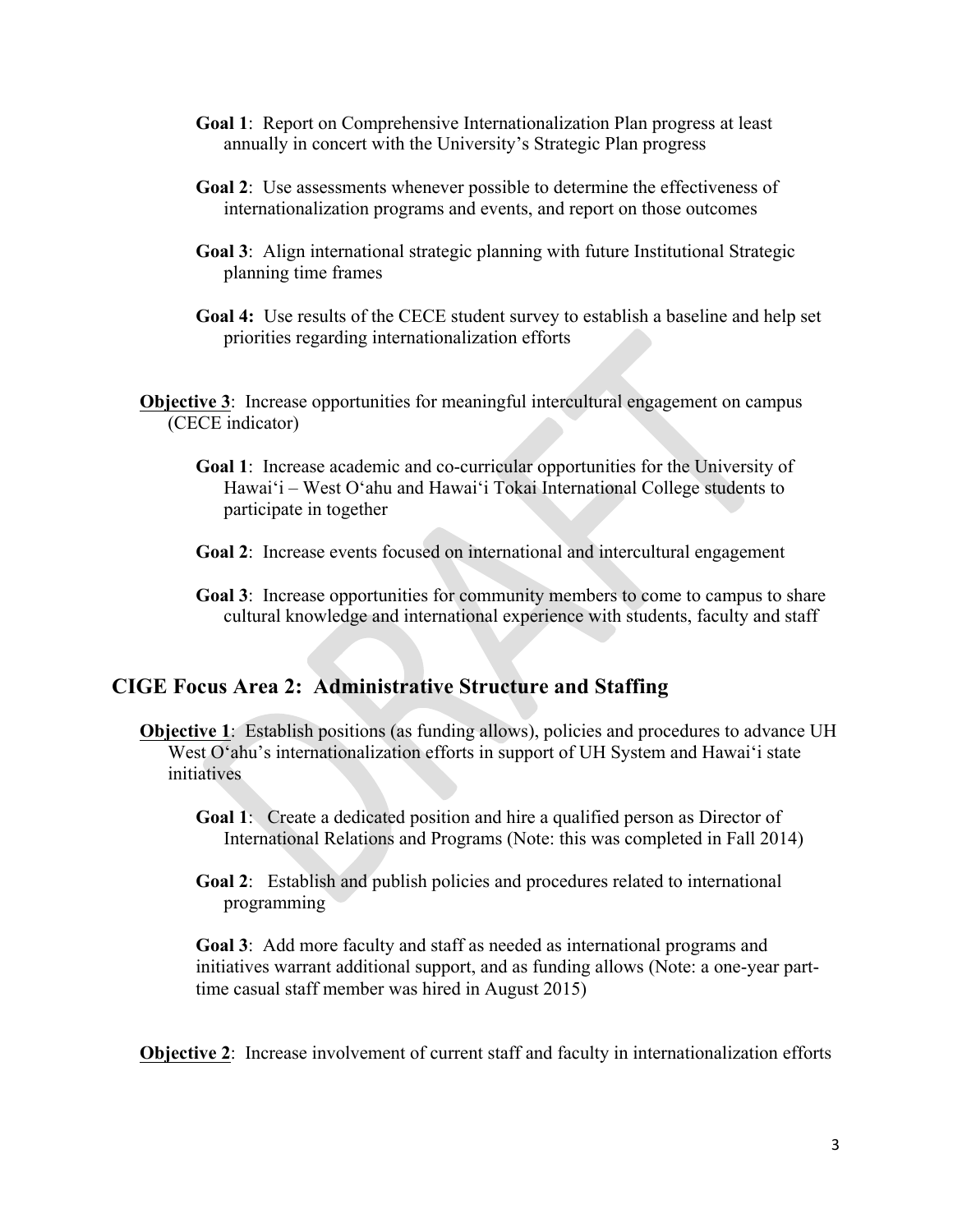- **Goal 1**: Increase events and professional development opportunities for current staff and faculty
- **Goal 2**: Include key staff and faculty members in monthly planning meetings with Hawai'i Tokai International College and encourage others to attend as appropriate
- **Goal 3**: Promote participation of staff and faculty members in internationalization planning, projects and events

**Objective 3**: Establish policies and procedures to support internationalization programs and initiatives

- **Goal 1**: Develop policies and procedures for Hawai'i Tokai International College and University of Hawai'i – West O'ahu cross campus course registrations
- **Goal 2**: Create scholarship policies and procedures for University of Hawai'i West O'ahu student study abroad programs
- **Goal 3**: Create educational policies/requirements and procedures for international student recruitment
- **Goal 4**: Add international policies and procedures to University of Hawai'i West O'ahu website

# **CIGE Focus Area 3: Curriculum and Co-curriculum**

- **Objective 1**: Increase international, intercultural and global materials, coursework and/or programs
	- **Goal 1:** Create an Asian Studies Certificate program
	- **Goal 2**: Increase number and variety of language courses, international and global courses, and other internationally-focused programs
	- **Goal 3**: Integrate, where appropriate, international study abroad, service-learning, and research opportunities into the curriculum
	- **Goal 4**: Increase on-campus opportunities for students to be exposed to international issues
- **Objective 2:** Increase opportunities for cultural community service (CECE indicator)
	- **Goal 1**: Partner with local organizations to provide community service opportunities related to culture and history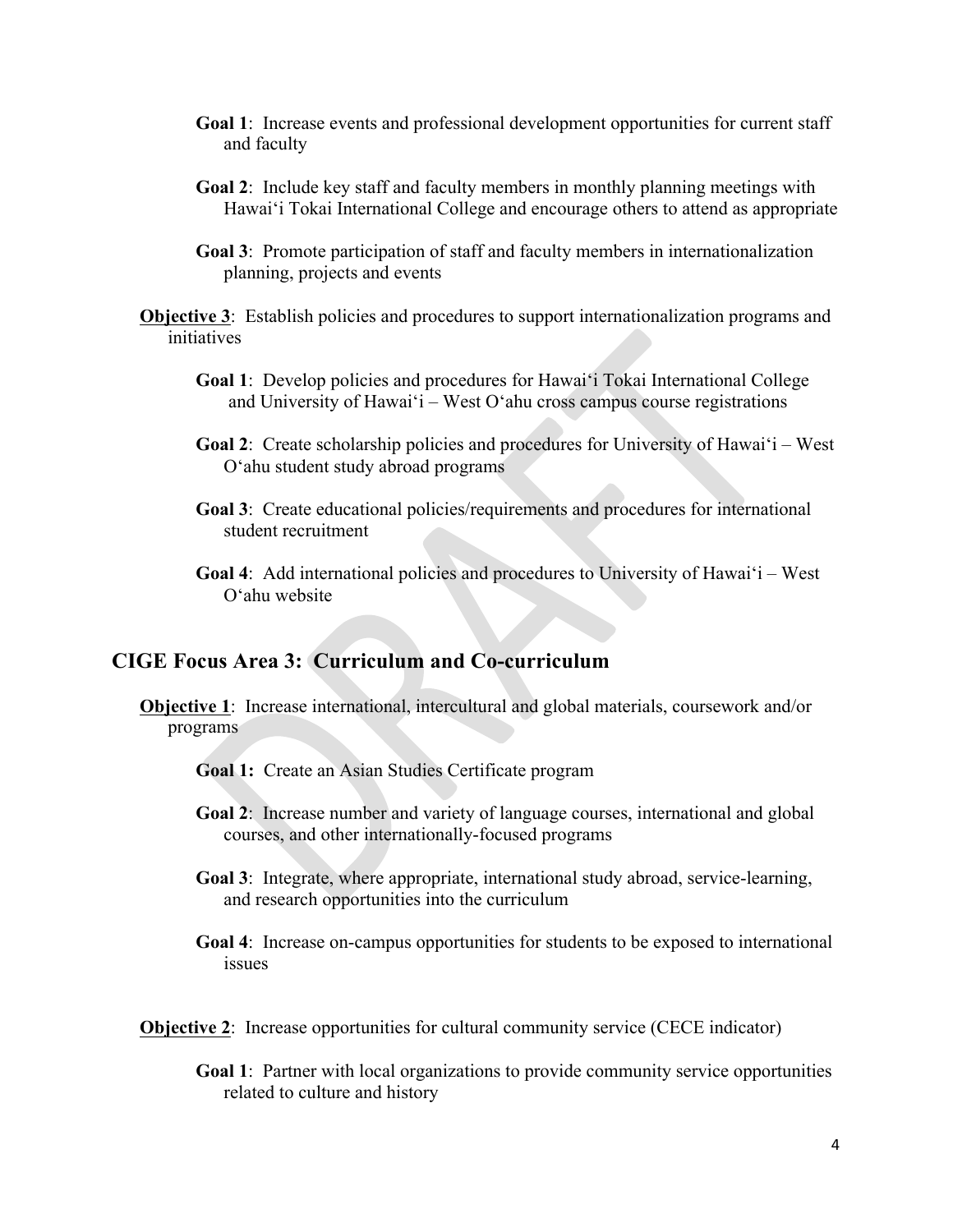- **Goal 2**: Obtain funding for student stipends/grants to participate in cultural community service experiences
- **Goal 3**: Increase internship and practicum opportunities at cultural and civic engagement related organizations
- **Objective 3:** Enhance presence of internationalization at the University of Hawai'i West O'ahu through communications efforts and marketing materials
	- **Goal 1**: Create brochure templates for study abroad courses and programs
	- **Goal 2**: Publicize international programs and events both internally and externally as appropriate
	- **Goal 3**: Feature major international event/programs on the University's web site and/or home page
	- **Goal 4**: Increase publicity pertaining to University of Hawai'i West O'ahu and Hawai'i Tokai International College joint activities

### **CIGE Focus Area 4: Faculty Policies and Practices**

- **Objective 1**: Promote faculty and student research and activities that are international and/or global in focus, design or scope
	- **Goal 1**: Identify and promote faculty exchange international opportunities
	- **Goal 2**: Seek and support faculty grant proposals that are international in focus, design or scope
	- **Goal 2**: Seek and obtain external grant funding to support faculty development of innovative ideas for expanding internationalism, intercultural and global experiences on campus, as well as for engaging both international students and returned study abroad students in intercultural activities
- **Objective 2:** Increase academic engagement that is international and/or global in focus, design or scope via educational lectures, workshops and discussions
	- **Goal 1**: Increase student and faculty opportunities for in-class guest lectures, film series, and extracurricular seminars and discussions with international guests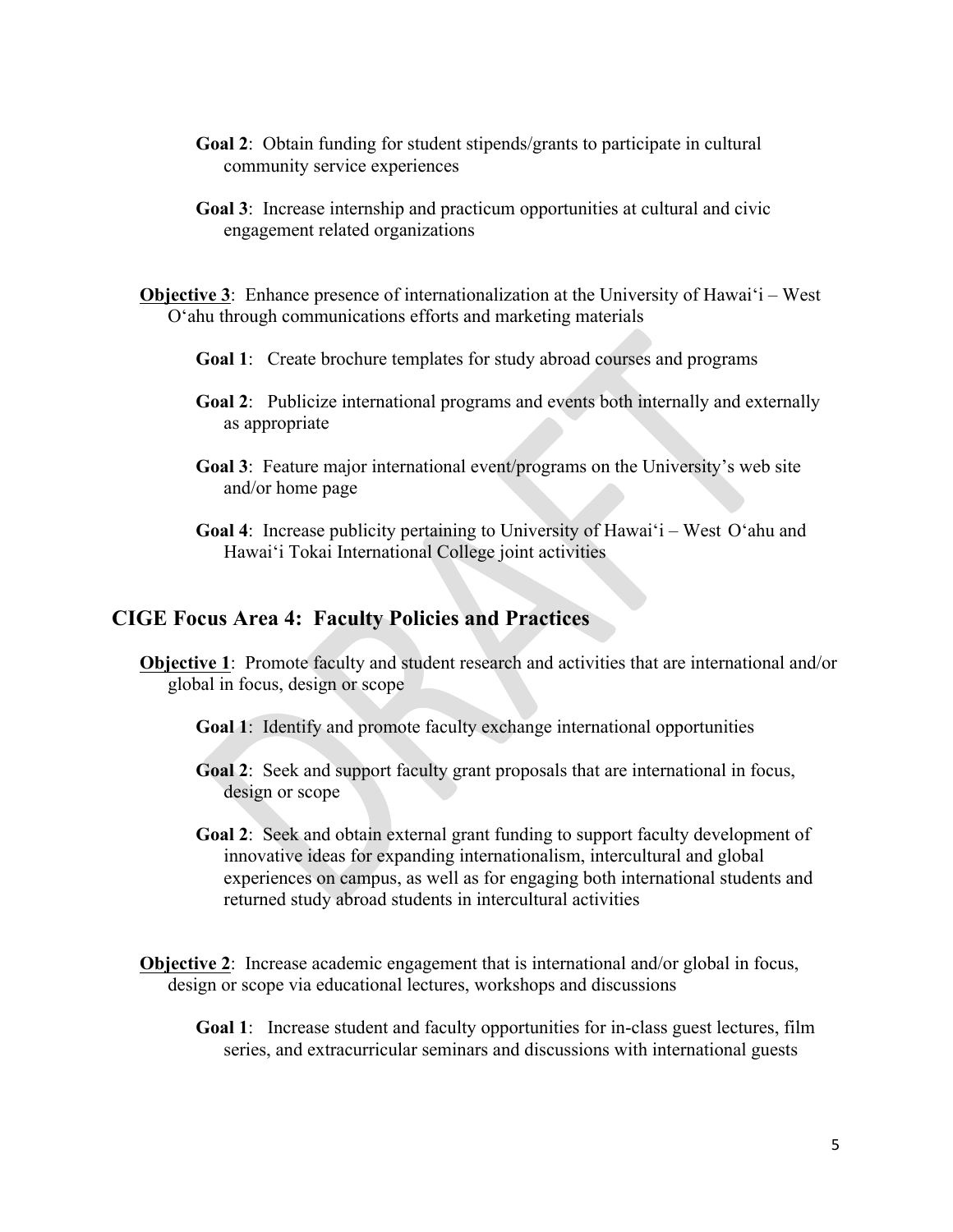- **Goal 2**: Strengthen the culture of global awareness within the University of Hawai'i – West O'ahu by publicizing international visiting scholars, guest lecturers and events
- **Goal 3**: Include international events on new website (to be designed and implemented in academic year 2015-2016)

**Objective 4**: Increase on-campus professional development internationalization and globalization opportunities for faculty

- **Goal 1:** Increase number of workshops, seminars and other programs that help faculty build international and global competence
- **Goal 2**: Encourage faculty involvement on International Committee projects and *initiatives*
- **Goal 3**: Survey faculty regarding their interests in professional development areas associated with internationalization, intercultural and global topics

### **CIGE Focus Area 5: Student Mobility**

- **Objective 1**: Increase number of study abroad programs available to University of Hawai'i West O'ahu students
	- **Goal 1**: Establish policies and procedures for study abroad programs to make it easy for faculty to understand how to initiate a study abroad course
	- **Goal 2**: Leverage international partnerships and collaborations to increase study abroad opportunities for University of Hawai'i – West O'ahu students via exchange and partnership programs
	- **Goal 3**: Collaborate with other University of Hawai'i campuses to provide study abroad opportunities
	- **Goal 4**: Prepare faculty and students for study abroad experiences by providing necessary information on website and via other means
- **Objective 2:** Increase number of international students attending the University of Hawai'i West O'ahu to support UH System Strategic Directions productivity and efficiency goals in this area
	- **Goal 1**: Increase housing opportunities so UH West O'ahu and international students can experience living and learning together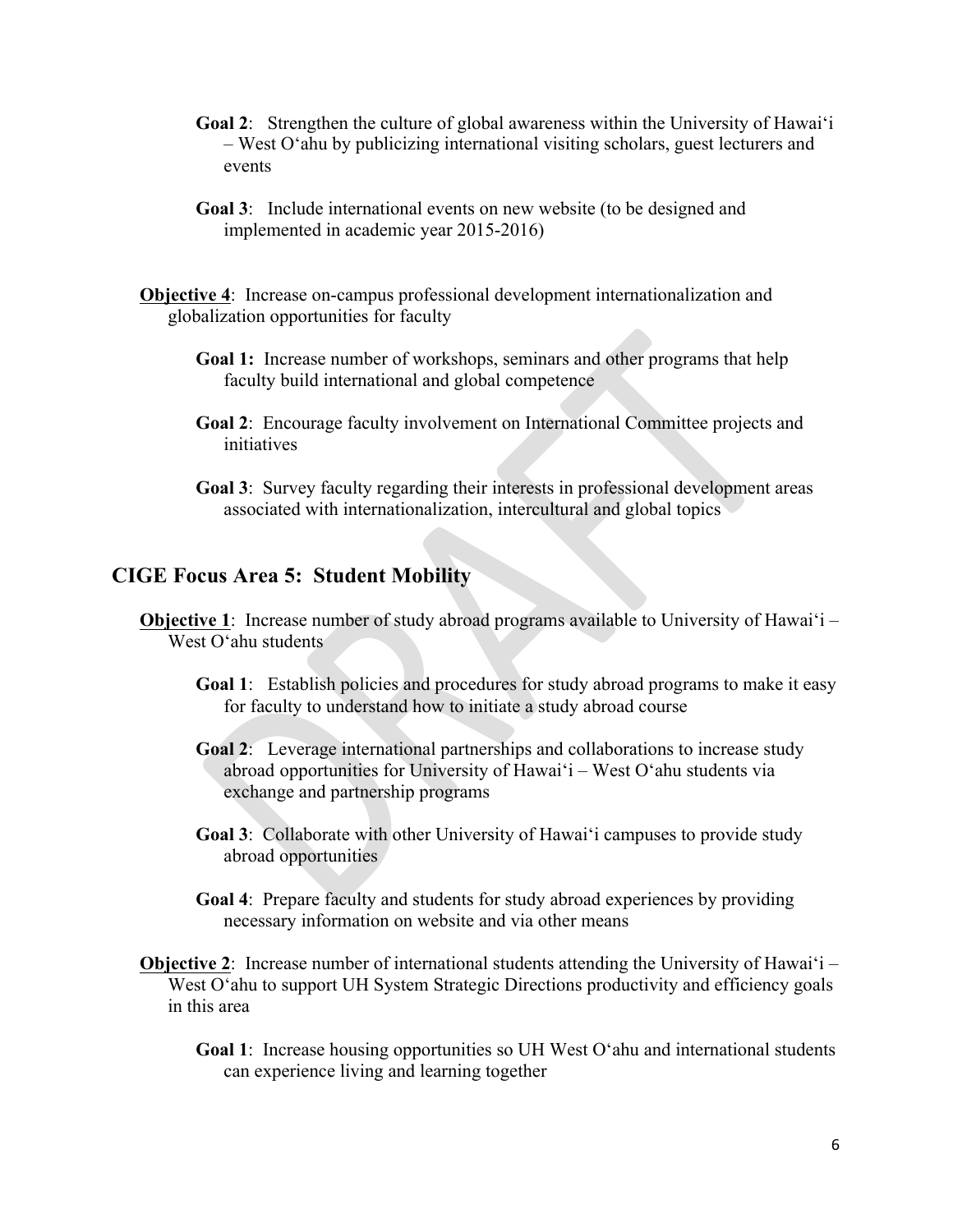- **Goal 2**: Provide support structures for international students to facilitate their academic and socialization success
- **Goal 4**: Report annually on recruitment and enrollment data pertaining to international students
- **Objective 3:** Increase scholarship support for University of Hawai'i West O'ahu students' experiential learning opportunities internationally and in diverse regions of Hawai'i and other parts of the U.S.
	- **Goal 1**: Create policies and procedures for scholarship opportunities to support University of Hawai'i – West O'ahu students' experiential learning opportunities internationally and in diverse regions of the U.S.
	- **Goal 2**: Seek and obtain external funding for study abroad and other international and study away experiential learning opportunities for University of Hawai'i – West O'ahu students
	- **Goal 3**: Increase number of international student exchange programs available to University of Hawai'i – West O'ahu students
	- **Goal 4**: Prepare and encourage students to apply for study away scholarships, such as the Freeman Scholarship, by having at least one information session per year for interested students

#### **CIGE Focus Area 6: Collaboration and Partnerships**

**Objective 1**: Broaden partnership activities with Hawai'i Tokai International College

- **Goal 1**: Establish registration process for students to take courses at the partner institution
- **Goal 2**: Increase opportunities for intercultural student activities
- **Goal 3**: Create a website to promote curricular, co-curricular and social activities open to students at both campuses
- **Goal 4**: Increase opportunities for faculty and staff interactions between campuses
- **Objective 2:** Increase collaborations and partnerships with international colleges and universities

**Goal 1**: Obtain grant funding to support international partnership programs

**Goal 2**: Increase numbers of students participating in exchange programs